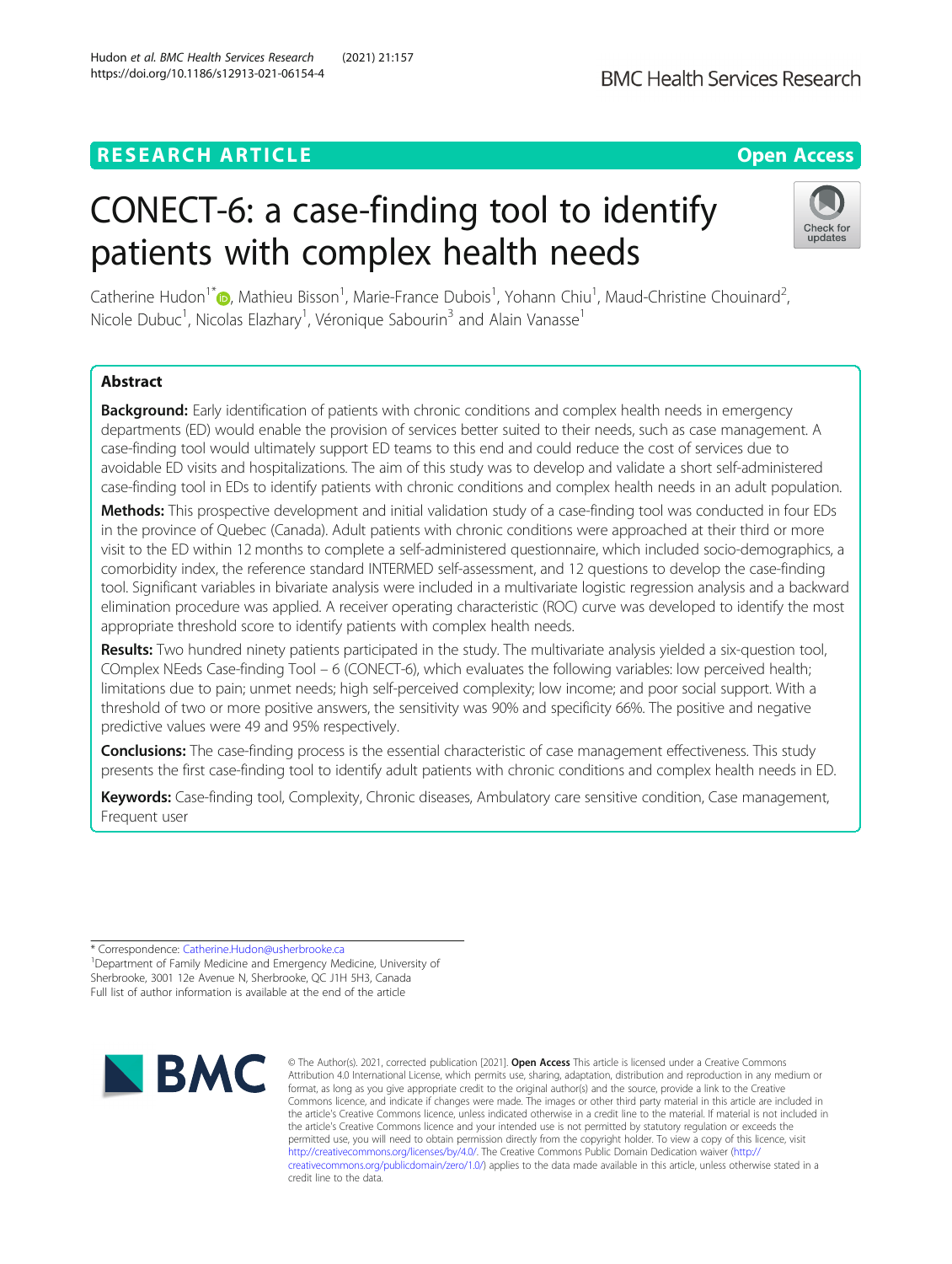## Background

Frequent users of emergency departments (ED) represent a small proportion of patients (approximately 5%) who account for [3](#page-7-0)0 to 50% of all ED visits  $[1-3]$  $[1-3]$ . Frequent use of ED is often defined as three or four visits or more in the last year [\[4](#page-7-0)–[11\]](#page-7-0). Fragmented, episodic and poorly coordinated, the care that these patients receive through the ED is often suboptimal in relation to their needs  $[12-14]$  $[12-14]$  $[12-14]$ . In many cases, this significant use of ED could be avoided by providing adequate care upstream [[4](#page-7-0), [15](#page-7-0)]. Over 80% of frequent users of ED present chronic conditions for which adequate ambulatory care can prevent deterioration or complications requiring visits to the ED or hospitalizations [\[16](#page-7-0)], and a majority present several conditions simultaneously [[17\]](#page-7-0). According to the Canadian Institute for Health Information [\[18\]](#page-7-0), these conditions, called ambulatory care sensitive conditions (ACSC), include angina, asthma, chronic obstructive pulmonary disease, diabetes, grand mal status and other epileptic convulsions, heart failure and pulmonary edema, and hypertension. Even though adequate care can prevent complications, a large proportion of hospital activities are devoted to ED visits and hospitalizations linked to these conditions [\[19\]](#page-7-0).

## Importance

For some frequent ED users with ACSC, the simultaneous presence of psychological and/or social issues can create a complexity that ends up interfering with usual care [[20](#page-7-0)–[23](#page-7-0)]. The Agency for Healthcare Research and Quality Multiple Chronic Conditions Research Network conceptualizes complexity as the gap between an individual's needs and the ability of health services to meet those needs [\[24](#page-7-0)]. The greater the complexity, i.e. the greater the gap between an individual's needs and the ability of services increases, the greater the challenge in adjusting care to bridge this gap. These patients may attempt unsuccessfully to fulfill their unmet health needs by using care and services, such as the ED, generating considerable costs, and present poorer health indicators including high mortality rates [[25](#page-7-0)]. Early identification of frequent ED users with complex health needs using a case-finding tool could enable intervening upstream and offering services better suited to their needs. Case management, for example, is increasingly recognized internationally as an appropriate intervention, in complex situations, to improve services and the healthcare system's capacity to satisfy the particular needs of some patients [[1,](#page-7-0) [26](#page-7-0)–[30](#page-7-0)].

## Goals of this investigation

While a few clinical tools are available in ED to identify certain at-risk patients, such as older adults at risk of losing their autonomy or exhibiting frailty (e.g. Program on Research for Integrating Services for the Maintenance of Autonomy - PRISMA 7, Identification of Seniors at Risk - ISAR) [\[31,](#page-8-0) [32](#page-8-0)] none enable the specific identification of patients with complex health needs. A recent scoping review to find a short (less than 15 min) and valid screening tool for identifying all adults with complex health needs at risk of high use of healthcare services concluded that most tools targeted older adults [[33\]](#page-8-0). The only questionnaire available for an adult population was the INTERMED Self-Assessment – IMSA [[34\]](#page-8-0). However, despite its validity and interest in terms of complexity measure, administration length and score calculation are too long for a case finding purpose in EDs [[33](#page-8-0)]. The aim of this study was to develop and validate a case-finding tool to identify patients with complex health needs, in an adult population with chronic conditions. Our purpose was to develop a rapid (less than 2 min), self-administered 6–8-item (yes or no answers) case-finding tool.

## Methods

## Study design and settings

This was a multi-centre prospective development and initial validation study of a self-administered questionnaire. The study was approved by the Ethics Review Board of the Estrie Integrated University Health and Social Services Centre (CIUSSS de l'Estrie) - Sherbrooke University Hospital Centre.

## Selection of participants

The study was conducted in four EDs affiliated with the Estrie Integrated University Health and Social Services Centre (IUHSSC) and the Saguenay-Lac-Saint-Jean IUHSSC, in two Quebec (Canada) regions. The four EDs are located in three urban areas  $[35]$  $[35]$ , with a population of respectively 26,669, 145,949 and 161,323 inhabitants in 2016 [\[36](#page-8-0)]. Participants were identified at their third or more visit to the ED within 12 months. This cut-off was chosen to increase prevalence of complexity in the sample and avoid screening patients with low risk of complexity. They were approached to participate if they were adults ( $\geq$  18 years), had three or more visits to the ED within 12 months and presented at least one ACSC (angina, asthma, chronic obstructive pulmonary disease, diabetes, grand mal status and other epileptic convulsions, heart failure and pulmonary edema, or hypertension). They were excluded if they had a critical situation requiring urgent care or if they had already participated in this study because of a previous ED visit during the data collection period.

## Interventions

Four research assistants (registered nurses) were present in the EDs (one per ED) 35 h a week, at different moments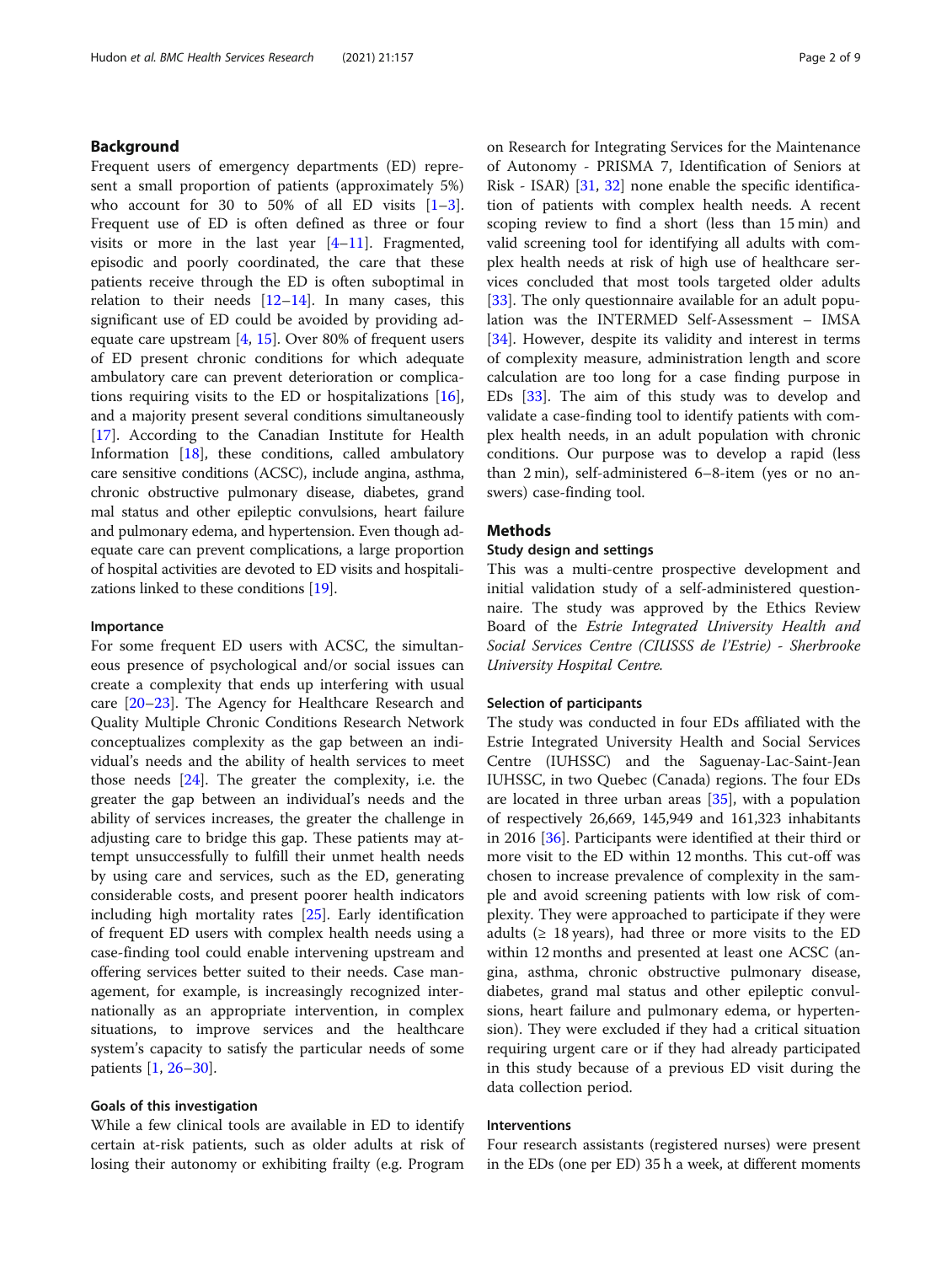of the day or evening, for consecutive sampling [\[37](#page-8-0)] between January and April 2019. They had access to the electronic registries of the ED to identify eligible participants, including their ACSCs diagnosis. They received 3 h of training on the study and completion of the questionnaire from the research team. For every person approached meeting the inclusion criteria (electronic medical record), research assistants had to complete a recruitment sheet to collect information about how many people completed the questionnaire, how many had to leave or how many refused to participate and for which reason.

After explaining the study and obtaining informed consent, the patient was invited by the research assistant to complete the self-administered questionnaire, in French or in English. The participant did this in a quiet room while they were waiting or at a more appropriate moment later on to avoid interfering with ED care. For participants with low literacy, the research assistant could assist them with the questionnaire.

## Measurements

The questionnaire included socio-demographics (age, sex, native language, occupation, marital status, income), the Disease Burden Morbidity Assessment (DBMA) [[38,](#page-8-0) [39](#page-8-0)] (comorbidity score), the reference standard IMSA [[34,](#page-8-0) [35](#page-8-0)], and 12 preliminary questions to develop the case-finding tool, which are available in Additional file [1](#page-6-0). Data collection took approximately 40 min per patient (time to explain the study, obtain consent, complete the questionnaire).

Questions included in the development of the case-finding tool We selected 12 questions, already validated, that are associated with complex health needs, based on previous work [\[40](#page-8-0)–[43\]](#page-8-0). These questions concerned perceived healthcare status (Statistics Canada) [\[44](#page-8-0)], insurance healthcare plan [\[45](#page-8-0)], social support (Statistics Canada) [\[46](#page-8-0)], limitations due to chronic pain (Statistics Canada) [[47\]](#page-8-0), psychological distress (K6) [[48\]](#page-8-0), alcohol consumption (Statistics Canada) [\[46\]](#page-8-0), drug use (Statistics Canada) [\[46](#page-8-0)], income (Statistics Canada) [[49\]](#page-8-0), perception of financial status (Statistics Canada) [[50\]](#page-8-0), met or unmet health needs (new question), feeling of having complicated problems (new question), self-efficacy for managing health (new question). Most questions were initially rated on a 4–5 categorical scale (except for alcohol consumption and drug use).

## Reference standard: INTERMED self-assessment

IMSA is a self-administered version of the INTERMED questionnaire that helps to measure the complexity of health needs in an adult patient by evaluating the medical, psychological and social spheres. The first version of INTERMED was developed in the 1990s by

an international team that combined their research expertise on complexity in order to empirically develop a measuring instrument [\[51](#page-8-0)]. Its psychometric qualities [[52](#page-8-0)–[54](#page-8-0)] are well documented. INTERMED presents good validity to predict greater use of services [\[55](#page-8-0)–[57\]](#page-8-0).

IMSA, which was used in this study, has been available since 2016 [[34\]](#page-8-0). It includes 20 questions subdivided into four domains: Biological, Psychological, Social, and Health system. Every domain is divided into three-time segments: History, Current State, and Vulnerability/ Prognosis. Three of the questions have one or more subquestions. All IMSA items are scored on a four-level rating scale. The rating scores range from 0 to 3, representing no evidence of a symptom, disturbance or healthcare need (0) to evidence of complex symptoms or healthcare needs (3). The maximum total score of the IMSA is 60. A score of 19 or higher indicates complex health needs. A French-language version is available as well as a guide explaining how to complete the questionnaire [[58\]](#page-8-0). The correlations between the total score and the subscales of the IMSA, as compared to the initial INTERMED questionnaire, were high (total score:  $r =$ 0.79) (95%-CI: [0.70; 0.85]). Cronbach's α was 0.77, and construct validity was high (SF-36 mental component score:  $r = -0.57$ ; HADS Depression:  $r = 0.59$  [[34\]](#page-8-0).

## Analysis

We described continuous variables (age, comorbidity score, IMSA score) using mean +/− standard deviation (SD) and categorical variables (sex, primary language, occupation, marital status, income, and all questions to develop the case-finding tool) using proportions. We tested the 12 selected questions to develop the casefinding tool in bivariate logistic regressions with complexity as measured by the measurement standard (IMSA), as the dependent variable. Significant variables were dichotomized using  $2 \times 2$  tables, based on statistics and team consensus.

These dichotomized variables were then included in a multivariate logistic regression analysis, adjusted for age and sex, and a backward elimination procedure was applied to eliminate those that ceased to be significant in the presence of others. We computed variance inflated factors to check for multicollinearity among the independent variables [\[59](#page-8-0)]. We estimated sensitivity and specificity of the different scoring thresholds (number of yes responses) of the case-finding tool when compared to the complex/non-complex classification established by the measurement standard (IMSA). A ROC curve was developed and the area under the curve (AUC) was calculated. We identified the most appropriate threshold score to identify patients with complex health needs [[60\]](#page-8-0). The selected threshold score was the one offering the best compromise between sensitivity and specificity.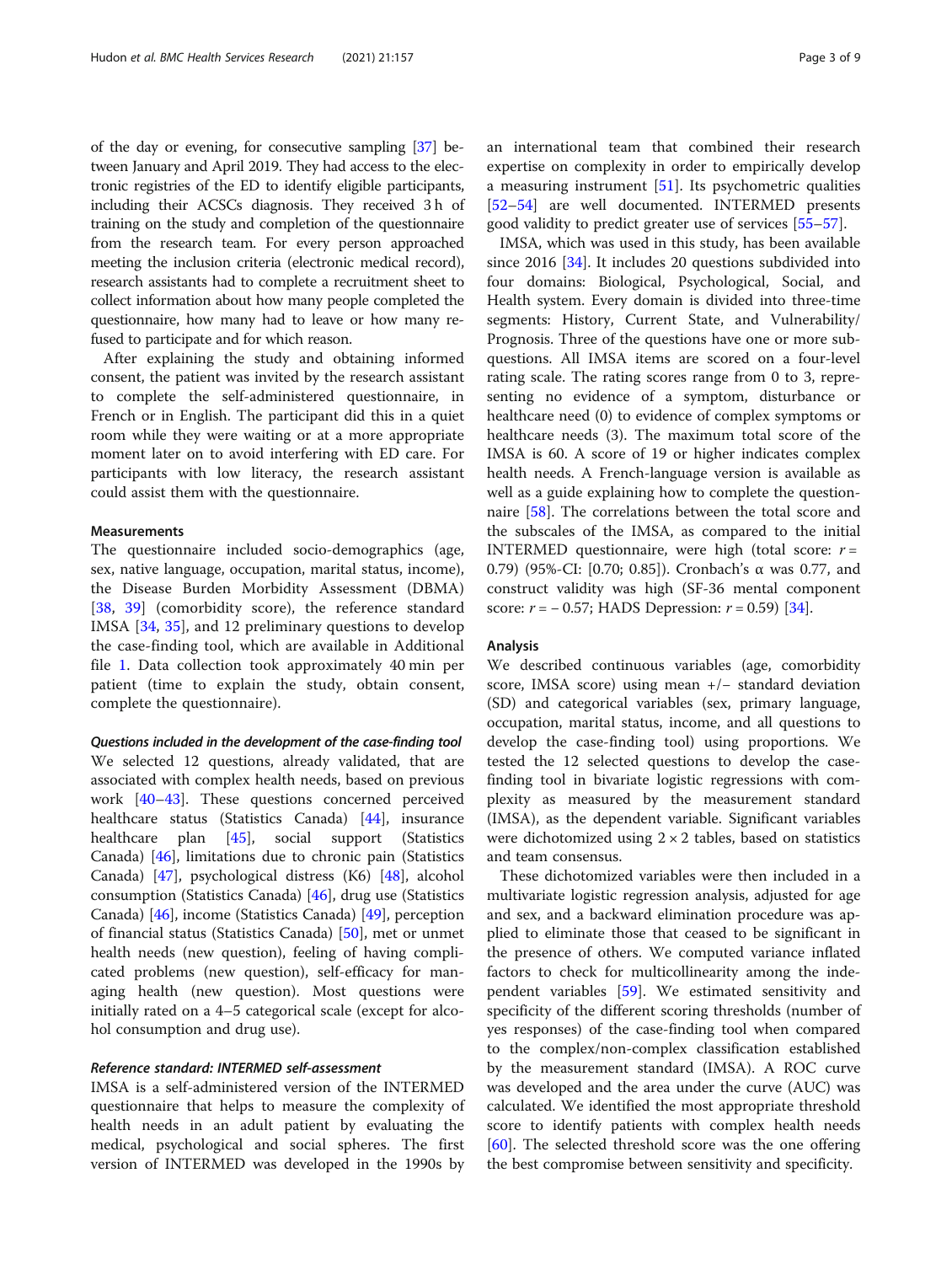To estimate a sensitivity of at least 70% with a 95% confidence level and an accuracy of 10%, 81 complex cases were required (nQuery Advisor® 7.0). Based on previous experience, estimating that the prevalence of patients with complex needs would represent 30% of patients identified, 270 participants had to be recruited. The 189 patients with non-complex needs would provide an accuracy of 6.5% to estimate a specificity of at least 70% [[61](#page-8-0)].

## Results

## Characteristics of the study subjects

Five hundred twenty-two patients were approached to participate in the study, 79 were not eligible, 113 refused to participate, and 40 had incomplete questionnaires.

Two hundred ninety patients participated in the study (see Fig. 1 for flow of participants). Table [1](#page-4-0) shows their characteristics. Mean age of participants was 67 (SD = 20.0). Sixty-one percent were female. The primary language of 94.5% of participants was French. Twenty-one percent of the sample were employed. Almost half of the participants were married or living with a partner (45.2%). The average score of the DBMA was  $11.8$  (SD = 7.2), which corre-sponded to a high burden [\[62\]](#page-8-0). Twenty-six percent of participants ( $n = 75$ ) had complex needs based on the IMSA.

## Main results

From the initial 12 questions, three were excluded in the bivariate regression, and three others in the multivariate

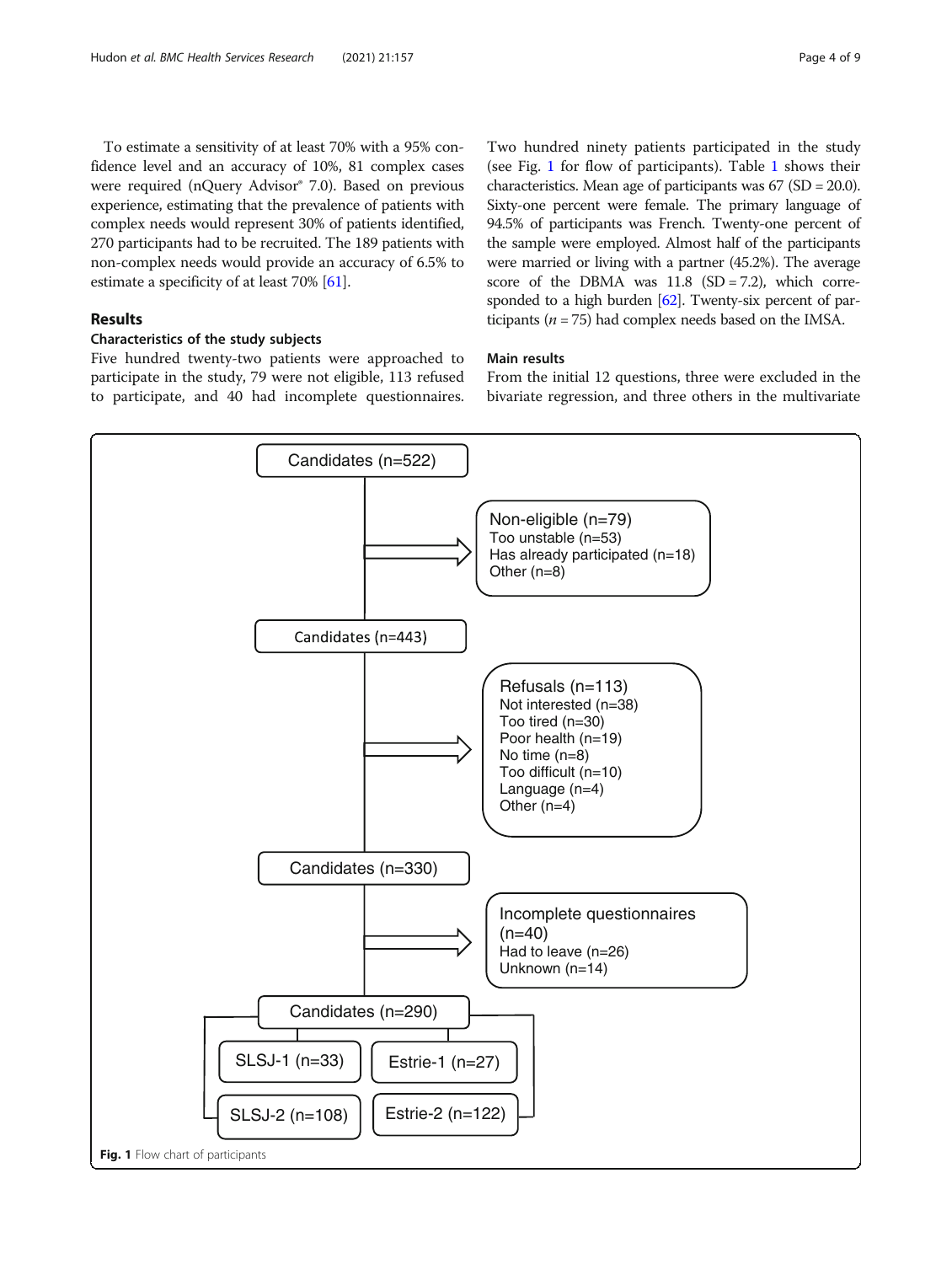<span id="page-4-0"></span>

| Characteristic                   | N (%)    | Complexity n (%)              |                           |  |
|----------------------------------|----------|-------------------------------|---------------------------|--|
|                                  |          | Not complex<br>$n = 213(73%)$ | Complex<br>$n = 77$ (27%) |  |
| Age                              |          |                               |                           |  |
| $18 - 34$                        | 13(4)    | 11(5)                         | 2(3)                      |  |
| $35 - 54$                        | 49 (17)  | 36 (17)                       | 13(17)                    |  |
| $55 - 64$                        | 42 (14)  | 29 (14)                       | 13 (17)                   |  |
| $65 - 74$                        | 61(21)   | 50 (24)                       | 11(14)                    |  |
| $75 - 84$                        | 83 (29)  | 58 (27)                       | 25 (32)                   |  |
| $85+$                            | 42 (15)  | 29 (13)                       | 13 (17)                   |  |
| Sex                              |          |                               |                           |  |
| Female                           | 177 (61) | 130 (61)                      | 47 (61)                   |  |
| Male                             | 113 (39) | 83 (39)                       | 30 (39)                   |  |
| Primary language                 |          |                               |                           |  |
| French                           | 274 (94) | 200 (94)                      | 74 (96)                   |  |
| English                          | 13(5)    | 11(5)                         | 2(3)                      |  |
| Other                            | 3(1)     | 2(1)                          | 1(1)                      |  |
| Occupation                       |          |                               |                           |  |
| Work                             | 61(21)   | 56 (26)                       | 5(6)                      |  |
| Searching for work               | 2(1)     | 1(1)                          | 1(1)                      |  |
| School                           | 3(1)     | 3(1)                          | 0(0)                      |  |
| Do not work for health reasons   | 44 (15)  | 19 (9)                        | 25 (32)                   |  |
| At home                          | 10(3)    | 9(4)                          | 1(1)                      |  |
| Retired                          | 167 (58) | 123 (58)                      | 44 (57)                   |  |
| Other                            | 3(1)     | 2(1)                          | 1(1)                      |  |
| Marital status                   |          |                               |                           |  |
| Married or living with a partner | 131 (45) | 103 (48)                      | 28 (36)                   |  |
| Separated or divorced            | 38 (13)  | 26 (12)                       | 12 (16)                   |  |
| Widow                            | 73 (25)  | 48 (23)                       | 25 (32)                   |  |
| Single                           | 48 (17)  | 36 (17)                       | 12 (16)                   |  |
| Income                           |          |                               |                           |  |
| Less than \$20,000               | 62 (21)  | 36 (17)                       | 26 (34)                   |  |
| \$20,000 - \$39,9999             | 97 (33)  | 69 (32)                       | 28 (36)                   |  |
| \$40,000 - \$59,999              | 68 (23)  | 55 (26)                       | 13(17)                    |  |
| \$60,000 - \$79,999              | 31(11)   | 27(13)                        | 4(5)                      |  |
| \$80,000 - \$99,999              | 20(7)    | 18(8)                         | 2(3)                      |  |
| \$100,000 and more               | 9(3)     | 6(3)                          | 3(4)                      |  |
| Missing                          | 3(1)     | 2(1)                          | 1(1)                      |  |

model (see Table [2\)](#page-5-0), yielding a six-question tool, COmplex NEeds Case-finding Tool – 6 (CONECT-6) (see Table [3\)](#page-5-0). All variance inflated factors were lower than 2, showing no sign of multicollinearity. Figure [2](#page-6-0) illustrates the ROC curve, with an AUC of 0.84. Using a threshold of two or more positive answers in the six-question tool resulted in a sensitivity and specificity of 90 and 66%

respectively. The positive and negative predictive values were 49 and 95% respectively.

## Discussion

Case management effectiveness relies on the casefinding process, that is to say the ability of identifying the patients most in need of the intervention [\[63](#page-8-0)]. To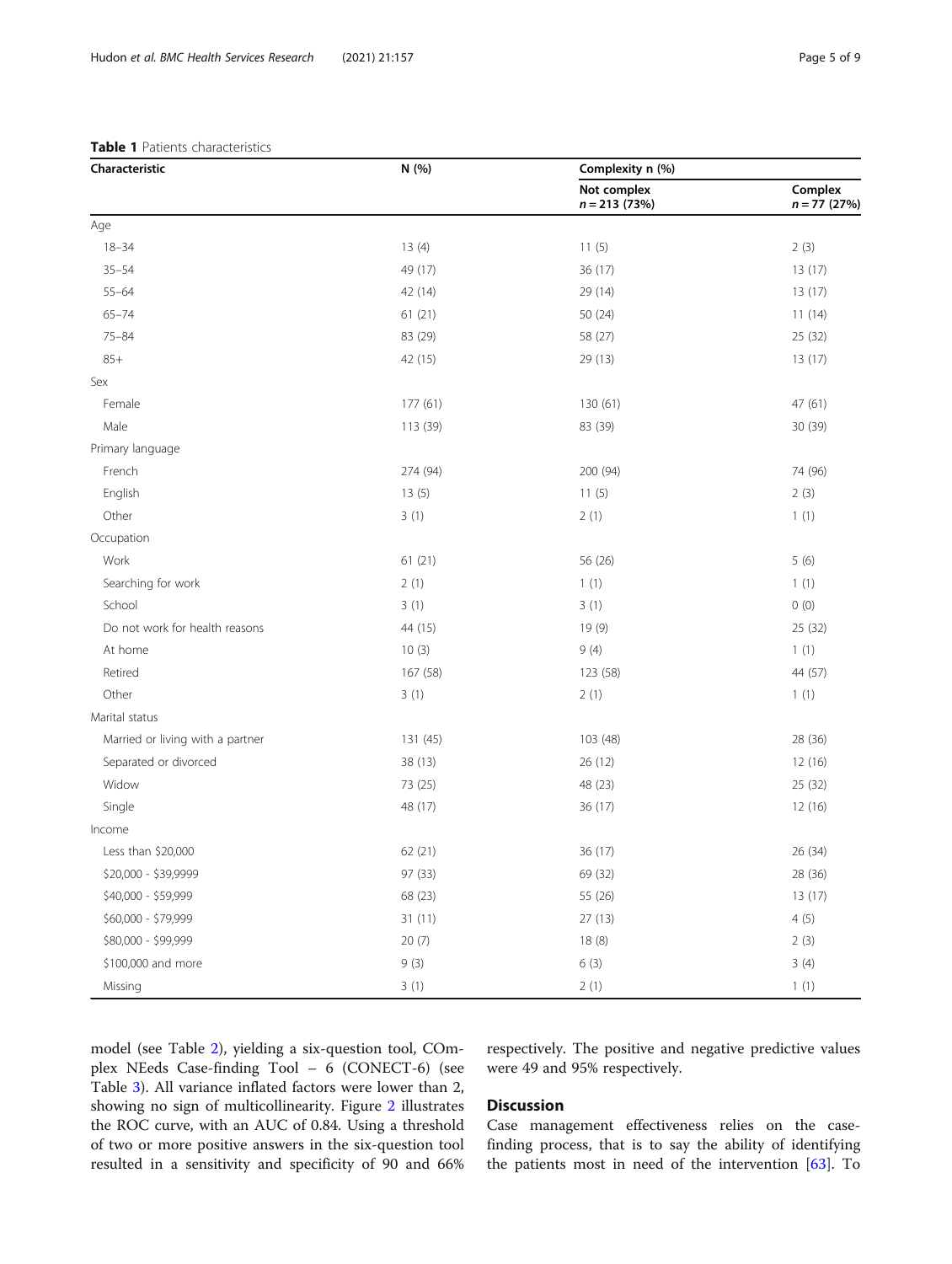|                                   | <b>Bivariate regression</b> |                         | <b>Multivariate regression</b> |                         |  |
|-----------------------------------|-----------------------------|-------------------------|--------------------------------|-------------------------|--|
|                                   | Odds ratio                  | 95% Confidence interval | Odds ratio                     | 95% Confidence interval |  |
| Perceived healthcare status       | 9.325                       | 4.652-18.691            | 7.659                          | 3.429-17.103            |  |
| Insurance healthcare plan         | <b>NS</b>                   |                         |                                |                         |  |
| Social support                    | 2.840                       | 1.235-6.533             | 4.382                          | 1.460-13.154            |  |
| Limitations due to chronic pain   | 3.421                       | 1.661-7.047             | 2.189                          | 1.137-4.217             |  |
| Psychological distress (K6)       | 2.381                       | 1.347-4.208             | NS <sup>a</sup>                |                         |  |
| Alcohol consumption               | <b>NS</b>                   |                         | $\equiv$                       |                         |  |
| Drug use                          | <b>NS</b>                   |                         | $\equiv$                       |                         |  |
| Income                            | 2.528                       | 1.395-4.580             | 2.552                          | 1.241-5.248             |  |
| Perception of financial status    | 4.293                       | 2.419-7.617             | NS <sup>a</sup>                |                         |  |
| Met or unmet health needs         | 3.825                       | 1.450-10.087            | 2.553                          | 1.261-5.169             |  |
| Feeling of complicated problems   | 19.477                      | 4.249-89.280            | 10.808                         | 2.206-52.956            |  |
| Self-efficacy for managing health | 2.324                       | 1.365-3.957             | NS <sup>a</sup>                |                         |  |
|                                   |                             |                         |                                |                         |  |

<span id="page-5-0"></span>

|--|

NS Non significant

<sup>a</sup> Excluded from the mutivariate model because  $p > 0.05$  in the presence of the other variables

date, the primary criterion to be recruited in case management programs has mainly relied on a threshold of ED visits. This way of doing presents the advantage of easy measurement, most health centre information systems making this information easily available. However, evidence recommends not only basing the case-finding process on frequent service use, but also on patients' complex health needs [\[63](#page-8-0)]. Indeed, only approximately 35% of frequent users of ED will remain high users in the subsequent year [[64,](#page-8-0) [65\]](#page-8-0). Moreover, identifying them before their fifth, sixth or more visits to the ED would enable timelier intervention [\[27](#page-7-0)].

This study presents the first case-finding tool to identify adult patients with ACSC and complex health needs in EDs. The self-administered format enables the measurement of variables that are not available in electronic medical records or databases, by capturing the patient's perception (perceived health, social support, met needs, etc.). By using a threshold of 3 ED visits, which is lower than in most reported case management studies  $[4-11]$  $[4-11]$  $[4-11]$  $[4-11]$  $[4-11]$ , our case-finding tool helps to identify patients with complex needs upstream and to intervene before they are

caught in a vicious cycle of ED frequent use. The sensitivity of these six "yes or no" questions is high (90%), enabling the identification of most frequent users with complex health needs. With a positive predictive value of 49%, approximately one out of two identified patients will obtain a score of complexity on the IMSA. Therefore, a confirmation of complexity is suggested before enrolling them in case management programs. The combination of the case-finding tool and the clinical judgment of healthcare professionals could be a good approach to identify patients for whom case management will likely be most beneficial [\[63](#page-8-0), [66](#page-8-0)]. Sensitivity, specificity, and positive and negative predictive values are comparable to values obtained for PRISMA-7, a case-finding tool often used to identify older adults with moderate or severe disabilities [[31\]](#page-8-0).

## Implications for practice and research

Clinicians and researchers should focus on case-finding processes when implementing or conducting case management [[63\]](#page-8-0). When frequent users of ED with 3 or more visits to the ED are identified as having complex

**Table 3** The CONECT-6 case-finding tool to identify patients with complex health needs

| <b>Ouestions</b>                                                                                                                  |     |     |
|-----------------------------------------------------------------------------------------------------------------------------------|-----|-----|
| 1. In general, would you say your health is fair or even poor?                                                                    | Yes | Nο  |
| 2. Do you have pain or discomfort preventing most of your activities?                                                             | Yes | No. |
| 3. In the past 12 months, do you consider your health needs were met less than half of the time?                                  | Yes | No. |
| 4. Do your interactions with the health system and health professionals ever make you feel like you have complex health problems? | Yes | No. |
| 5. Is your household income from all sources before taxes and other deductions less than \$20,000?                                | Yes | No. |
| 6. In the past 12 months, have you rarely or even never received support from friends or relatives when you needed it?            | Yes | No. |
| Number of yes and no answers                                                                                                      |     |     |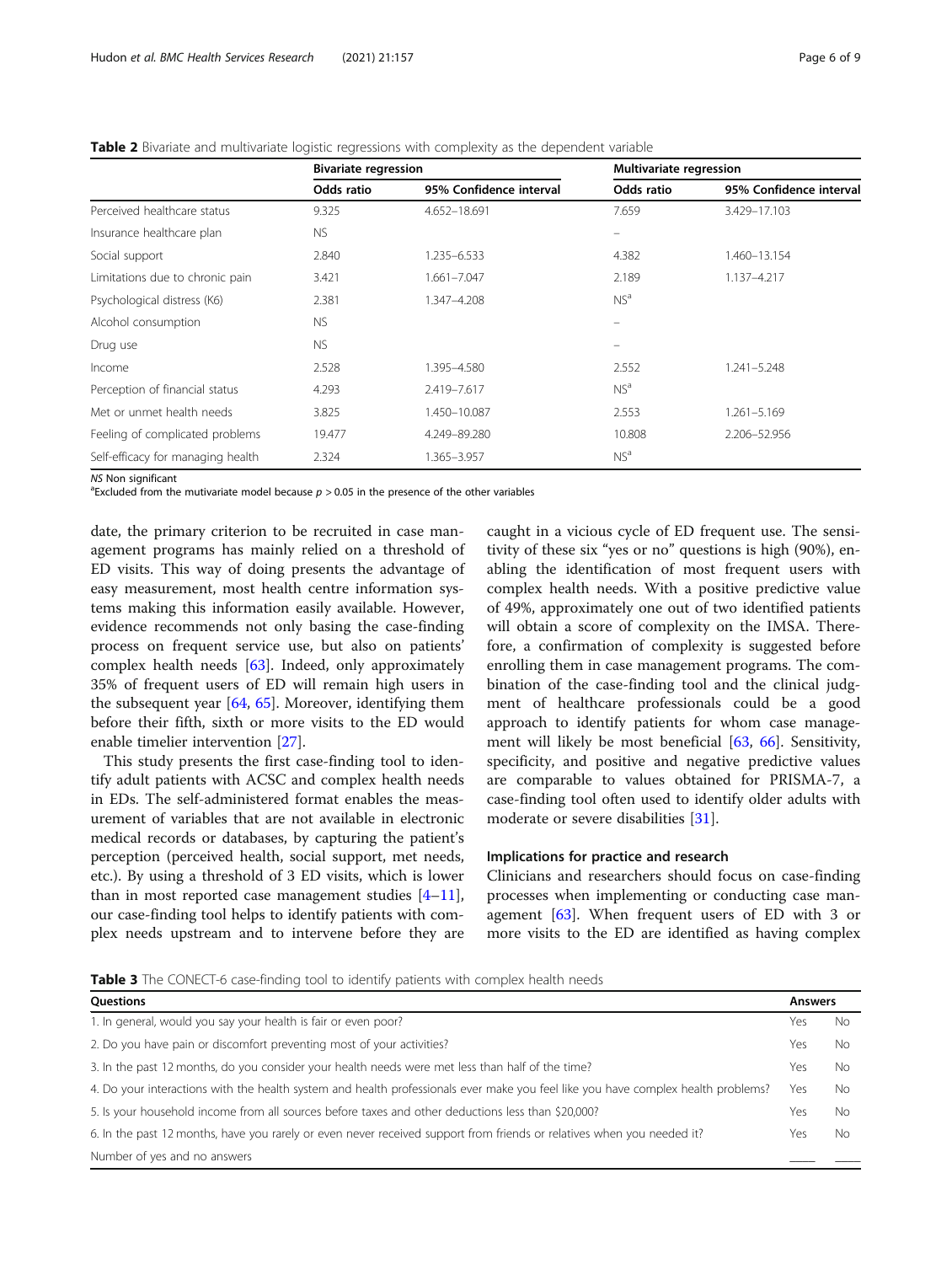<span id="page-6-0"></span>

health needs with CONECT-6 (2 yes or more among the 6 questions), they could be referred to a case manager or their primary care team to evaluate the potential benefits of case management if available or other intervention to improve coordination and self-management support [[63,](#page-8-0) [66](#page-8-0)]. Knowing which questions were answered "yes" could also inform the primary care team on which aspects seem more complex and orient further services. The IMSA could also be used to provide a more accurate picture of complexity in the medical, psychological and social spheres.

## Limitations

Basing this work on the solid expertise of a team conducting research on frequent users, complex needs and case management for many years, we were able to select questions with high potential to build the tool and obtain a 6-question self-administered tool with very good psychometric properties. Four research assistants were involved in data collection and received 3 hours of training for standardization.

This study also has a few limitations. The questions were dichotomized after data collection, and validation was conducted on the same sample than development of the tool. Further validation could be done with this new version of the tool in a different population. We should keep in mind that the tool was validated among patients with ACSC in ED settings. The project was carried out in the winter season, which could have influenced reasons for consultation. But we do not think the seasonal

effect had a major impact on results. The study was also carried out in only 2 regions of Quebec. However, the EDs represent a variety of urban sizes, which will help achieve good external validity.

## Conclusions

The case-finding process is the essential characteristic of case management effectiveness. This study presents the first case-finding tool to identify adult patients with ACSC and complex health needs in ED. Other research projects could provide further evidence of the validity of the CONECT-6 tool in contexts other than the ED, and among patients with problems other than ACSC (e.g. mental health problems or other chronic diseases).

#### Supplementary Information

The online version contains supplementary material available at [https://doi.](https://doi.org/10.1186/s12913-021-06154-4) [org/10.1186/s12913-021-06154-4.](https://doi.org/10.1186/s12913-021-06154-4)

Additional file 1. The 12 preliminary questions to develop the casefinding tool.

#### Abbreviations

ACSC: Ambulatory care sensitive condition; AUC: Area under the curve; COPD: Chronic obstructive pulmonary disease; DBMA: Disease Burden Morbidity Assessment; ED: Emergency department; FUED: Frequent user of emergency department; HBP: High blood pressure; IMSA: INTERMED Self-Assessment; ROC: Receiver operating characteristic

#### Acknowledgments

We wish to thank the FRQS and the Quebec SPOR Support Unit for their financial support, the decision makers and managers of the two hospitals, Manon Savard, Claudie Gagnon, Véronique Morency, Linda Renouf, Martin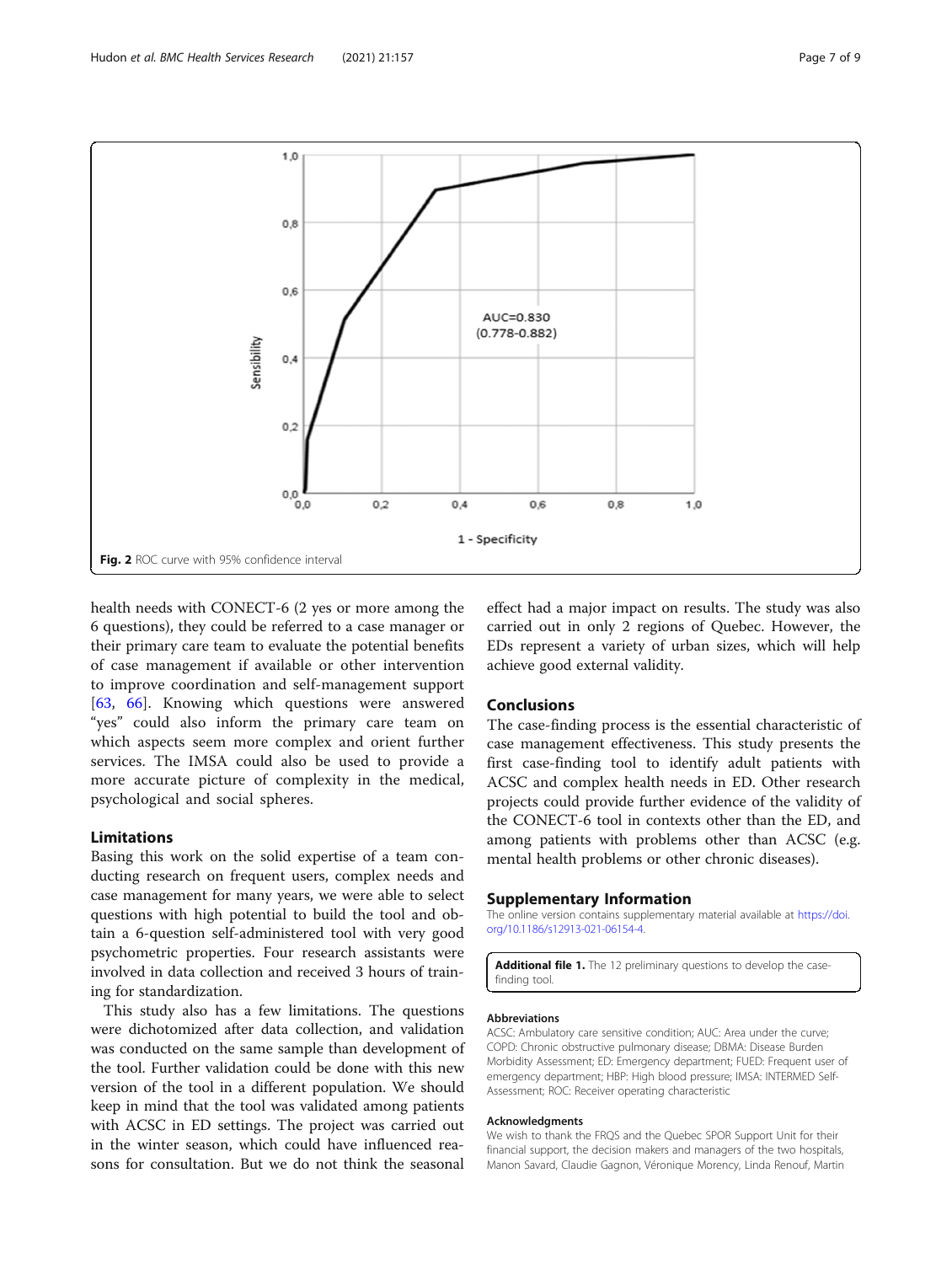<span id="page-7-0"></span>Therrien, Isabelle Therrien and Hélène Loiselle for their collaboration, the Sherbrooke University Hospital Research Centre Clinical and Epidemiological Research Unit for its help in managing the data collection, and research nurses Annie-Pier Gobeil-Lavoie, Émilie Hudon, Myriam Flipot and Louise Robert Petit for the data collection, as well as Bonita Van Doorn for the editorial review.

#### Authors' contributions

CH, MFD, MCC, ND, NE and AV conceived the study, designed the trial, and obtained research funding. CH supervised the conduct of the trial and MB supervised the data collection. CH and MB undertook recruitment of participating centers and patients and managed the data, including quality control. CH, MFD, YC, MCC, ND, NE, and AV provided statistical advice on study design. CH, MB, MFD, YC and VS analyzed the data. MB was responsible of the data oversight. CH and MB drafted the manuscript, and all authors contributed substantially to its revision. CH takes responsibility for the paper as a whole. The author(s) read and approved the final manuscript.

## Funding

This work was supported by Fonds de recherche du Québec – Santé (FRQS) (grant number 318327) and the Quebec SPOR Support Unit. The funding bodies had no role in the design of the study and collection, analysis, and interpretation of data, neither in writing the manuscript.

#### Availability of data and materials

The datasets generated and analyzed during the current study are not publicly available due to the ethics approval but are available from the corresponding author on reasonable request.

#### Ethics approval and consent to participate

The study was approved by the Ethics Review Board of the Estrie Integrated University Health and Social Services Centre (CIUSSS de l'Estrie) - Sherbrooke University Hospital Centre. All participants provided a written informed consent to participate in the study.

#### Consent for publication

Not applicable.

#### Competing interests

The authors declare that they have no competing interests.

#### Author details

<sup>1</sup>Department of Family Medicine and Emergency Medicine, University of Sherbrooke, 3001 12e Avenue N, Sherbrooke, QC J1H 5H3, Canada. <sup>2</sup>Nursing Faculty, University of Montreal, Pavillon Marguerite-d'Youville, C.P. 6128 succ. Centre-ville, Montréal, QC H3C 3J7, Canada. 3Integrated University Health and Social Services Centre of Saguenay–Lac-Saint-Jean, 225 rue Saint-Vallier, Chicoutimi, Quebec G7H 5H6, Canada.

## Received: 23 June 2020 Accepted: 3 February 2021 Published online: 17 February 2021

#### References

- 1. Althaus F, Paroz S, Hugli O, Ghali WA, Daeppen JB, Peytremann-Bridevaux I, et al. Effectiveness of interventions targeting frequent users of emergency departments: a systematic review. Ann Emerg Med. 2011;58:41–52 e42.
- 2. Blank FS, Li H, Henneman PL, Smithline HA, Santoro JS, Provost D, et al. A descriptive study of heavy emergency department users at an academic emergency department reveals heavy ED users have better access to care than average users. J Emerg Nurs. 2005;31:139–44.
- 3. Doupe MB, Palatnick W, Day S, Chateau D, Soodeen RA, Burchill C, et al. Frequent users of emergency departments: developing standard definitions and defining prominent risk factors. Ann Emerg Med. 2012;60:24–32.
- 4. Hunt KA, Weber EJ, Showstack JA, Colby DC, Callaham ML. Characteristics of frequent users of emergency departments. Ann Emerg Med. 2006;48:1–8.
- Hansagi H, Olsson M, Sjoberg S, Tomson Y, Goransson S. Frequent use of the hospital emergency department is indicative of high use of other health care services. Ann Emerg Med. 2001;37:561–7.
- et al. Diagnosis-related group refinement with diagnosis- and procedurespecific comorbidities and complications. Med Care. 1995;33:806–27. 7. Bieler G, Paroz S, Faouzi M, Trueb L, Vaucher P, Althaus F, et al. Social and
- medical vulnerability factors of emergency department frequent users in a universal health insurance system. Acad Emerg Med. 2012;19:63–8.
- 8. Andrén KG, Rosenqvist U. Heavy users of an emergency department—a two year follow-up study. Soc Sci Med. 1987;25:825–31.
- 9. Friedman BW, Serrano D, Reed M, Diamond M, Lipton RB. Use of the emergency department for severe headache. A population-based study. Headache. 2009;49:21–30.
- 10. Huang JA, Tsai WC, Chen YC, Hu WH, Yang DY. Factors associated with frequent use of emergency services in a medical center. J Formos Med Assoc. 2003;102:222–8.
- 11. Sun BC, Burstin HR, Brennan TA. Predictors and outcomes of frequent emergency department users. Acad Emerg Med. 2003;10:320–8.
- 12. Skinner J, Carter L, Haxton C. Case management of patients who frequently present to a Scottish emergency department. Emerg Med J. 2009;26:103–5.
- 13. Dale J, Green J, Reid F, Glucksman E. Primary care in the accident and emergency department: I. Prospective identification of patients. BMJ. 1995; 311:423–6.
- 14. Shumway M, Boccellari A, O'Brien K, Okin RL. Cost-effectiveness of clinical case management for ED frequent users: results of a randomized trial. Am J Emerg Med. 2008;26:155–64.
- 15. Ruger JP, Richter CJ, Spitznagel EL, Lewis LM. Analysis of costs, length of stay, and utilization of emergency department services by frequent users: implications for health policy. Acad Emerg Med. 2004;11:1311–7.
- 16. Caminal J, Starfield B, Sanchez E, Casanova C, Morales M. The role of primary care in preventing ambulatory care sensitive conditions. Eur J Pub Health. 2004;14:246–51.
- 17. Billings J, Raven MC. Dispelling an urban legend: frequent emergency department users have substantial burden of disease. Health Aff. 2013;32: 2099–108.
- 18. Canadian Institute for Health Information. Health indicators Ottawa 2008 [Available from: [https://secure.cihi.ca/free\\_products/HealthIndicators2008\\_](https://secure.cihi.ca/free_products/HealthIndicators2008_ENGweb.pdf) [ENGweb.pdf](https://secure.cihi.ca/free_products/HealthIndicators2008_ENGweb.pdf)].
- 19. Naylor C, Imison C, Addicott R, Buck D, Goodwin N, Harrison T, et al. Transforming our health care system. London: The King's Fund; 2015.
- 20. Fuda KK, Immekus R. Frequent users of Massachusetts emergency departments: a statewide analysis. Ann Emerg Med. 2006;48:9–16.
- 21. Matzer F, Wisiak UV, Graninger M, Sollner W, Stilling HP, Glawischnig-Goschnik M, et al. Biopsychosocial health care needs at the emergency room: challenge of complexity. PLoS One. 2012;7:e41775.
- 22. de Jonge P, Huyse FJ, Stiefel FC. Case and care complexity in the medically ill. Med Clin North Am. 2006;90:679–92.
- 23. Hudon C, Chouinard MC, Bayliss E, Nothelle S, Senn N, Shadmi E. Challenges and next steps for primary care research. Towards better health, social, and community-based services integration for patients with chronic conditions and complex care needs. Ann Fam Med. 2018;16:85–6.
- 24. Grembowski D, Schaefer J, Johnson KE, Fischer H, Moore SL, Tai-Seale M, et al. A conceptual model of the role of complexity in the care of patients with multiple chronic conditions. Med Care. 2014;52(Suppl 3):S7–s14.
- 25. Schoen C, Osborn R, Squires D, Doty M, Pierson R, Applebaum S. New 2011 survey of patients with complex care needs in eleven countries finds that care is often poorly coordinated. Health Aff. 2011;30:2437–48.
- 26. Haroun D, Smits F, van Etten-Jamaludin F, Schene A, van Weert H, Ter Riet G. The effects of interventions on quality of life, morbidity and consultation frequency in frequent attenders in primary care: a systematic review. Eur J Gen Pract. 2016;22:71–82.
- 27. Moe J, Kirkland SW, Rawe E, Ospina MB, Vandermeer B, Campbell S, et al. Effectiveness of interventions to decrease emergency department visits by adult frequent users: a systematic review. Acad Emerg Med. 2017;24:40–52.
- 28. Soril LJ, Leggett LE, Lorenzetti DL, Noseworthy TW, Clement FM. Reducing frequent visits to the emergency department: a systematic review of interventions. PLoS One. 2015;10:e0123660.
- 29. Raven MC, Kushel M, Ko MJ, Penko J, Bindman AB. The effectiveness of emergency department visit reduction programs: a systematic review. Ann Emerg Med. 2016;68:467–83 e15.
- 30. Van den Heede K, Van de Voorde C. Interventions to reduce emergency department utilisation: a review of reviews. Health Policy. 2016;120:1337–49.